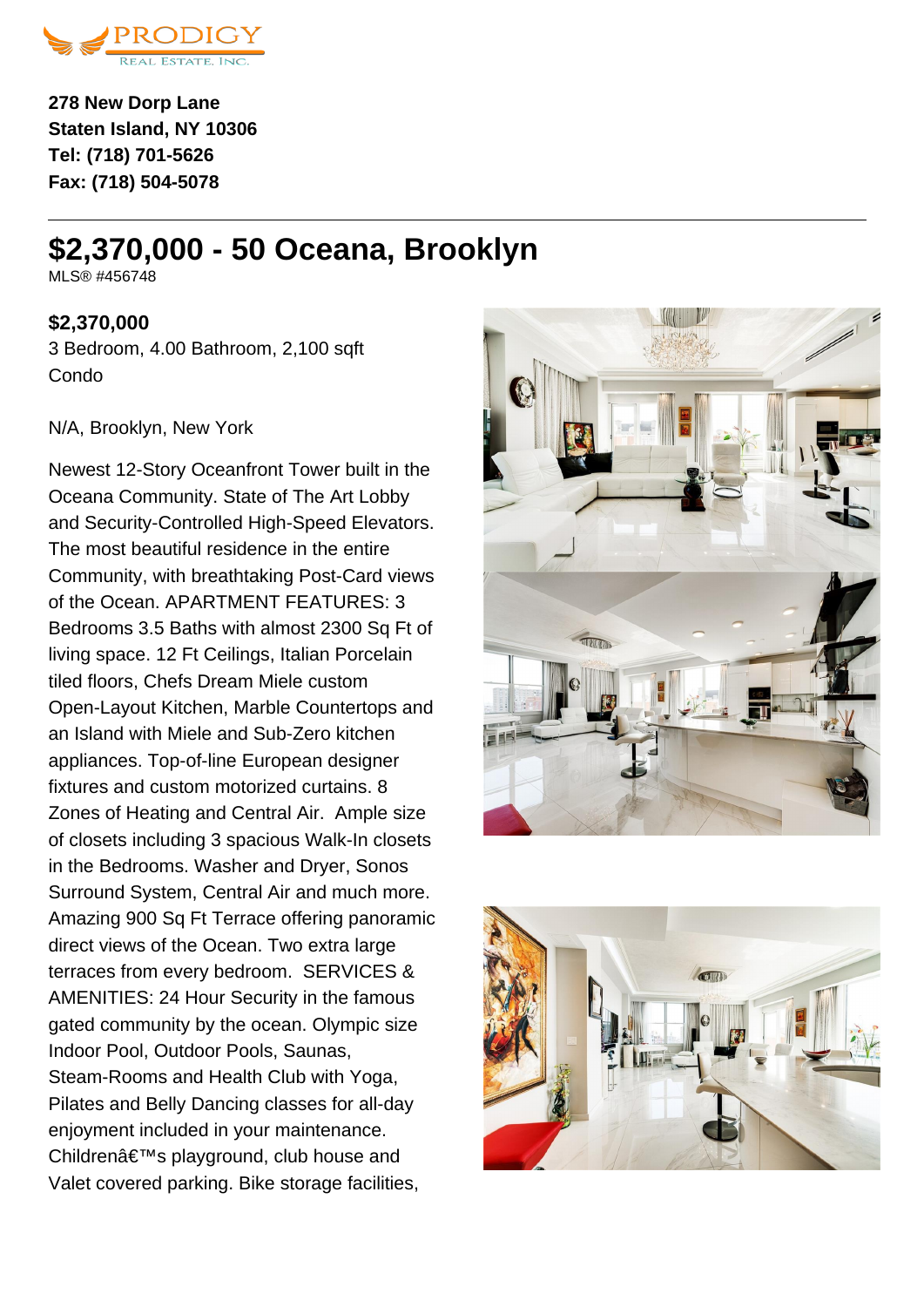

Private entrance to the beach and much more. Perfectly located next to all Gourmet Shops, Restaurants, Historical Boardwalk and Public Transportation short ride to Manhattan. Call agent today for your private viewing.

Built in 2013

# **Essential Information**

| MLS®#                 | 456748      |
|-----------------------|-------------|
| Price                 | \$2,370,000 |
| <b>Bedrooms</b>       | 3           |
| Bathrooms             | 4.00        |
| <b>Full Baths</b>     | 3           |
| <b>Square Footage</b> | 2,100       |
| <b>Year Built</b>     | 2013        |
| <b>Type</b>           | Condo       |
| Sub-Type              | Condo       |
| <b>Status</b>         | Active      |

# **Community Information**

| Address      | 50 Oceana             |
|--------------|-----------------------|
| Area         | <b>Brighton Beach</b> |
| Subdivision  | N/A                   |
| City         | <b>Brooklyn</b>       |
| County       | Kings (Brooklyn)      |
| <b>State</b> | <b>New York</b>       |
| Zip Code     | 11235                 |

# **Amenities**

| Amenities        | <b>Bike Rooms</b>                                                                                                                                                                     |
|------------------|---------------------------------------------------------------------------------------------------------------------------------------------------------------------------------------|
| <b>Utilities</b> | Sewer, Water, Phone, Septic, Sprinkler System                                                                                                                                         |
| Features         | Dishwasher, Elevator, Laundry Area, Microwave, Porch, Refrigerator,<br>Stove, Central Air, Central Vac, Deck, Disposal, Dryer, Fireplace, Pool,<br>Terrace, Washer, Window Treatments |
| Has Pool         | Yes                                                                                                                                                                                   |

#### **Interior**